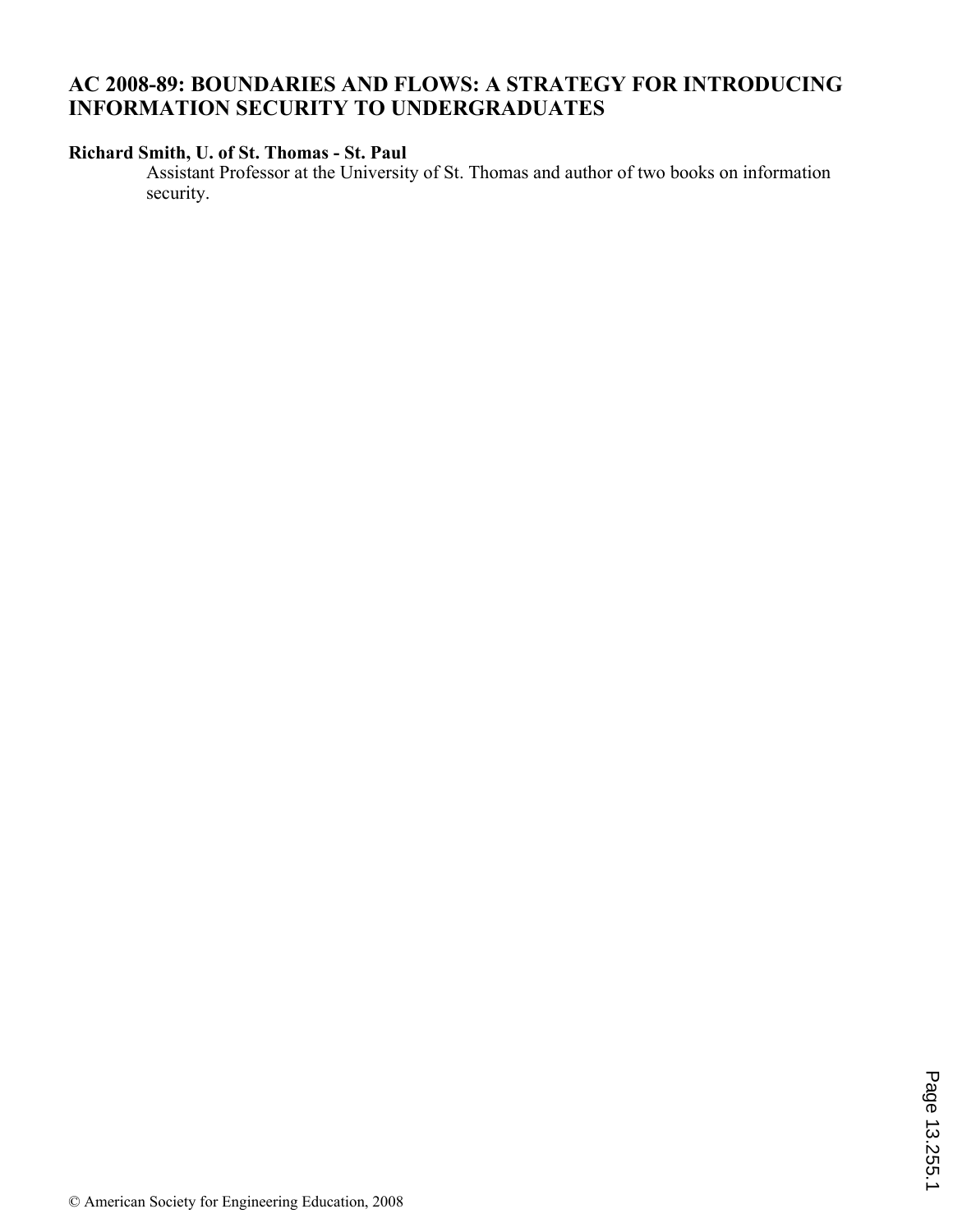# **Boundaries and Flows: A Strategy for Introducing Information Security to Undergraduates**

#### **Abstract**

Outside of 2-year technical colleges, most postsecondary students aren't offered coursework in information security until they have fulfilled upper division prerequisites in mathematics, software systems, and networking. This is because many textbooks present information security in terms of those other topics. We are experimenting with a different approach: a lower division undergraduate course that introduces students to the concepts of boundaries and information flows. Professional security engineers often analyze problems in terms of these basic concepts. The course introduces security concepts by starting with security issues of small scale perimeters, and incrementally expands the scope by looking in turn at shared single computers, local area networks, and the Internet.

#### **1. Introduction**

When the Computer and Information Sciences Department at the University of St. Thomas began to develop an information security program, two objectives emerged. A natural objective was for the program to draw new students into the department. A second goal was to provide an introductory security course that was accessible to as many students as possible. Ideally, this would be a lower division course available to sophomores and even qualified freshmen. The prerequisites would be limited to one introductory programming course and a college math course: this would provide a pool of students typically pursuing engineering and the sciences.

A lower division course like this, however, does not match the typical pattern for a computer security course. In most four year institutions, information security coursework begins with an upper division course whose prerequisites include networking, operating systems and, in some cases, advanced math courses. This was not the introductory course we wanted to teach.

We decided to plan a course with the following properties:

- Prerequisites limited to introductory programming and a college math course
- Course work would promote higher order thinking skills according to Bloom's taxonomy of cognitive learning levels<sup>4</sup>.
- Content would teach students *practical* information security skills: skills that would help students analyze real-world security situations

In our search for support of this alternate course model, we examined numerous textbooks. At the high end are books like  $Bishop<sup>1</sup>$  that focus on a mathematical treatment of the subject. Other texts, like Whitman and Mattord <sup>11</sup> do not require the mathematical background, but do not teach analytical techniques. Instead, they present lists of technologies and processes, which often yield courses based more on rote memorization or simple applications of predefined solutions to recognized problems. This does not prepare students to analyze real world problems, which evolve continuously in the face of escalating security threats.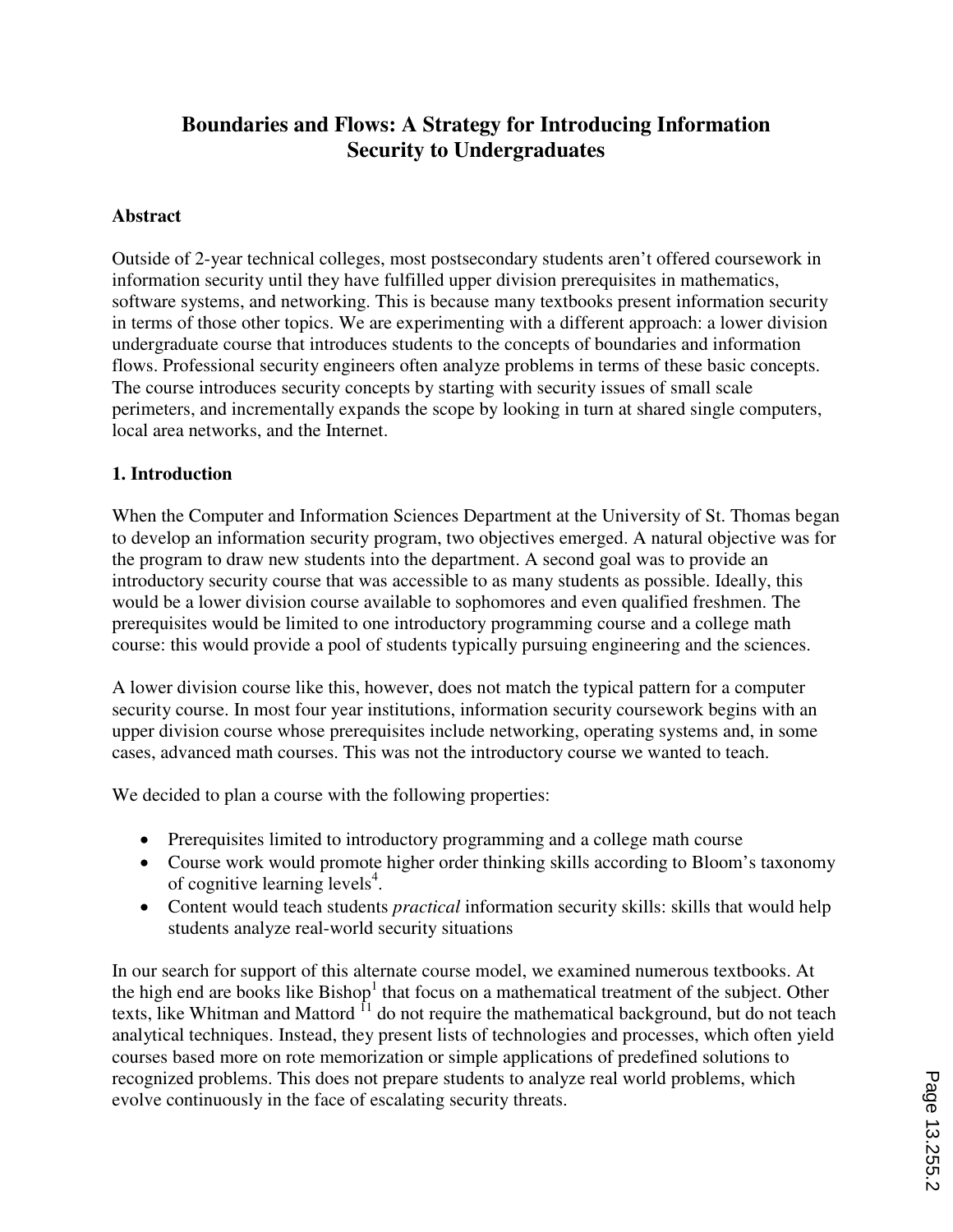This led us to develop our own course from scratch. Originally entitled "Elementary Information Security," the first word was eventually dropped. The course covers the following:

- Security policy concepts
- Risk and vulnerability assessment
- Security technologies
- Security planning and architecture

While developing this course, the CIS department also developed an information security major program that would fulfill US government requirements for information security education. The department would seek certification for the major under the Information Assurance Courseware Evaluation Program<sup>9</sup>. Since the curriculum focuses on training "information security professionals," the department sought to meet the requirements of Instruction 4011 of the Committee for National Security Systems<sup>7</sup>. Although this document dates from 1994, it is still the curriculum standard used by the US government. To support this, the course includes exercises to cover almost all "learning outcomes" listed in the standard (omitting detailed penetration analyses, as noted below). The course also covers roughly 80% of the core and elective learning outcomes of the Information Technology computing curriculum proposed in 2005 by the Association for Computing Machinery<sup>2</sup>.

#### **2. Boundaries and Flows**

These two concepts were chosen as the organizing concepts or "themes" of the course.

A *boundary* separates two elements of a system and may thereby provide a degree of protection. As stated in the US government's Information Assurance Technical Framework (the IATF), "Information assets exist in physical and logical locations, and boundaries exist between these locations"<sup>8</sup>. This statement reflects the fact that students must consider a system's physical as well as logical elements when assessing security. Some authors talk of boundaries and perimeters in the context of *tamper resistance*, (see Chapter 14 of Anderson<sup>1</sup>), but tampering is only relevant after we define a perimeter intended to resist tampering.

An *information flow* indicates a possible path for information to move (or "leak") from one region of a system to another. We can diagram an information flow using similar elements to those used in the data flow diagrams typically employed in software design. The analysis of information flows is a classic approach for analyzing systems that require high security assurance as described in Chapter 16 of Bishop<sup>3</sup>.

While not all security practitioners talk specifically about analyzing security in terms of boundaries and flows, the approach is common in some communities, notably the US government. The two concepts are applied a whole range of systems: from software-only and embedded systems all the way up to distributed, network oriented systems. At the embedded level, for example, cryptographic systems are often designed to enforce "red/black separation," which defines a boundary between elements of a device<sup>10</sup>. The IATF goes so far as to define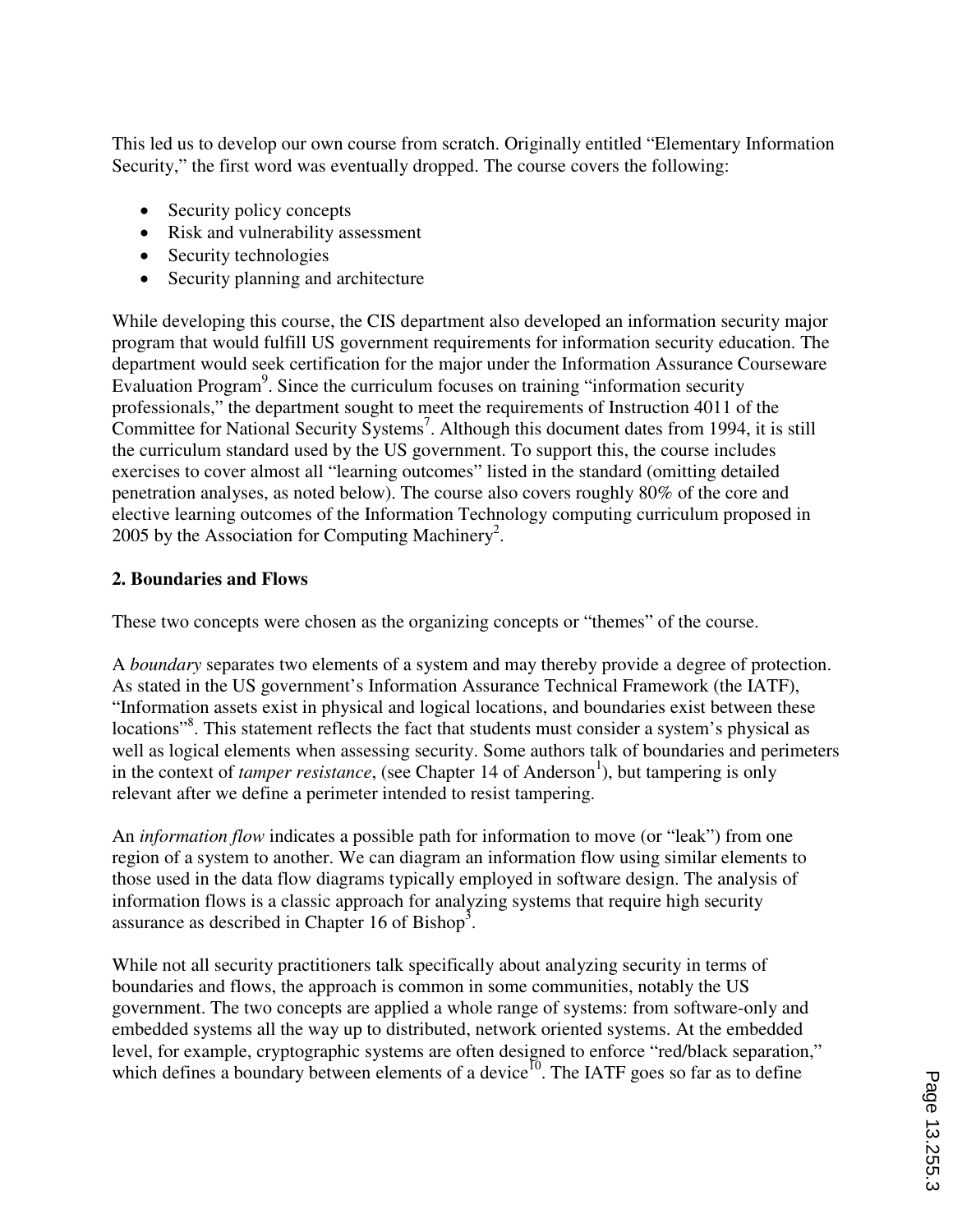security objectives for network oriented environments in terms of boundary protection and the flows in and out of protected regions.

These two concepts provide particular benefits when presenting the information to students. In particular, issues and concepts can often be rendered in terms of diagrams that appeal to today's more visually-oriented students. Examples can also be based on tangible systems in which the boundaries are physical and the flows are visible via networking wires or other paths. In some cases the examples are already familiar to the students and/or they may physically visit them.

### **3. Course Syllabus**

To meet the objectives, the course developed a particular topic progression, included essential non-security background topics, and selected reading materials, including a book to serve as the principal text for students. This section outlines those elements of the course. Section 4 outlines student work that was intended to reflect key course outcomes.

### **3.1 Topic Progression**

Topics within the course are presented in "geographical" order. We start with a single computer and a single legitimate user, and then incrementally expand the user population and the network connections. The progression goes like this:

- Single desktop computer introduce basics of physical security, security policy objectives ("Don't touch my computer!"), intrusion recovery, etc.
- Shared desktop computer introduce user based access control, process protection in operating systems, and then file and volume encryption as an alternative, which leads to cryptography.
- Local area network introduce networking basics, and the concept of user roles.
- Viruses and worms malicious logic that tries to spread.
- Wireless networking introduces "link layer" encryption
- Internet access the problem of safe browsing on the web, especially from a LAN. This introduces firewalls.
- VPNs safely connecting LANs across the Internet. This introduces public key cryptography as used in IPSEC/IKE.
- Socket layer encryption protecting traffic for Web browsers. This introduces RSA public key encryption.
- PKI this introduces digital signatures, certificates, and their problems.
- E-Commerce this introduces the risks to a site that provides service to the Internet, particularly Web service. This covers additional features of firewalls.

This progression introduces the students to the problem of assessing security perimeters that divide a system into more-trustworthy and less-trustworthy components. The students start with a simple household-based scenario, then they work with a small business LAN, and incrementally build up to more sophisticated systems. At each level, the students review fundamental features of computer hardware and software at all levels of a system.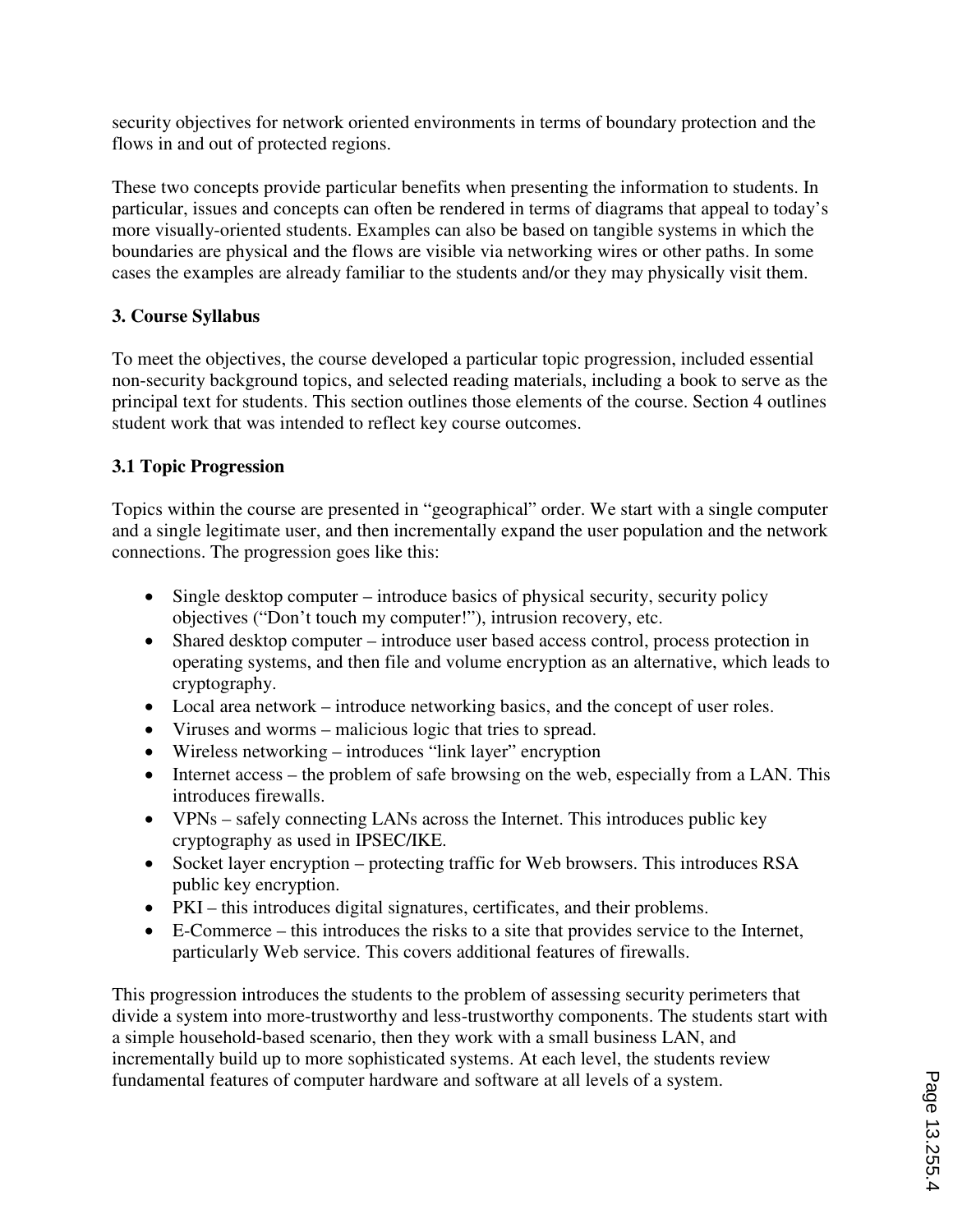Information security engineering involves a life cycle starting with requirement analysis, progressing through design analysis and deployment, and repeating the cycle following a period of system monitoring and incident response. At each point in the progression, students look at specific problems that are solved by particular security measures applied to the system at that level. The problem drives the requirements specification, and the available technologies drive the design development.

### **3.2 Filling in Missing Background**

Students generally understand the role of doors, walls, locks, chains, and so on, in physically securing an object like a bicycle, and often have an intuitive appreciation of how these are rooted in mechanical interlocks. Hardly any understand the mechanisms underlying *logical* protections on a computer. Some have only a hazy notion of what logical protections exist. These logical protections rely on fundamental concepts from operating systems or computer networking, notably the following:

- Internal, CPU-based protection mechanisms
- Processes and process separation
- Layering in software architecture
- Role of message exchange in network protocols
- Role of "layering" in network protocols

This is why many security courses are junior- or senior-level courses: they assume that such coursework was finished first. We can't simply ignore these topics, since certain essential mechanisms rely on these concepts. The course provides an introduction to each of these topics so students are aware of the mechanisms underlying higher-level security concepts.

The central processing unit (CPU) provides the starting point for logical security protections. The course introduces the kernel mode/user mode distinction which provides the fundamental mechanism for security. Students are shown how this puts all input/output and memory management operations under the operating system's control. These mechanisms prevent a user program from arbitrarily changing RAM or file contents without prior permission.

The concept of *processes* provides the fundamental concept for understanding the execution of programs within a computer. Lower division students aren't always familiar or comfortable with thinking about processes, but the concept is essential to reasoning about logical protection within a computer. When working above the operating system level, which is the focus of this course, all logical protections are in the context of processes and what those processes are allowed to do.

The concept of layering in software architecture is an essential part of security: we can often achieve a security objective if we can interpose a software layer that filters all operations and successfully distinguishes between those that should be authorized and those that should not. Lower division students rarely see this, but they need the concept in order to understand network protocol stacks.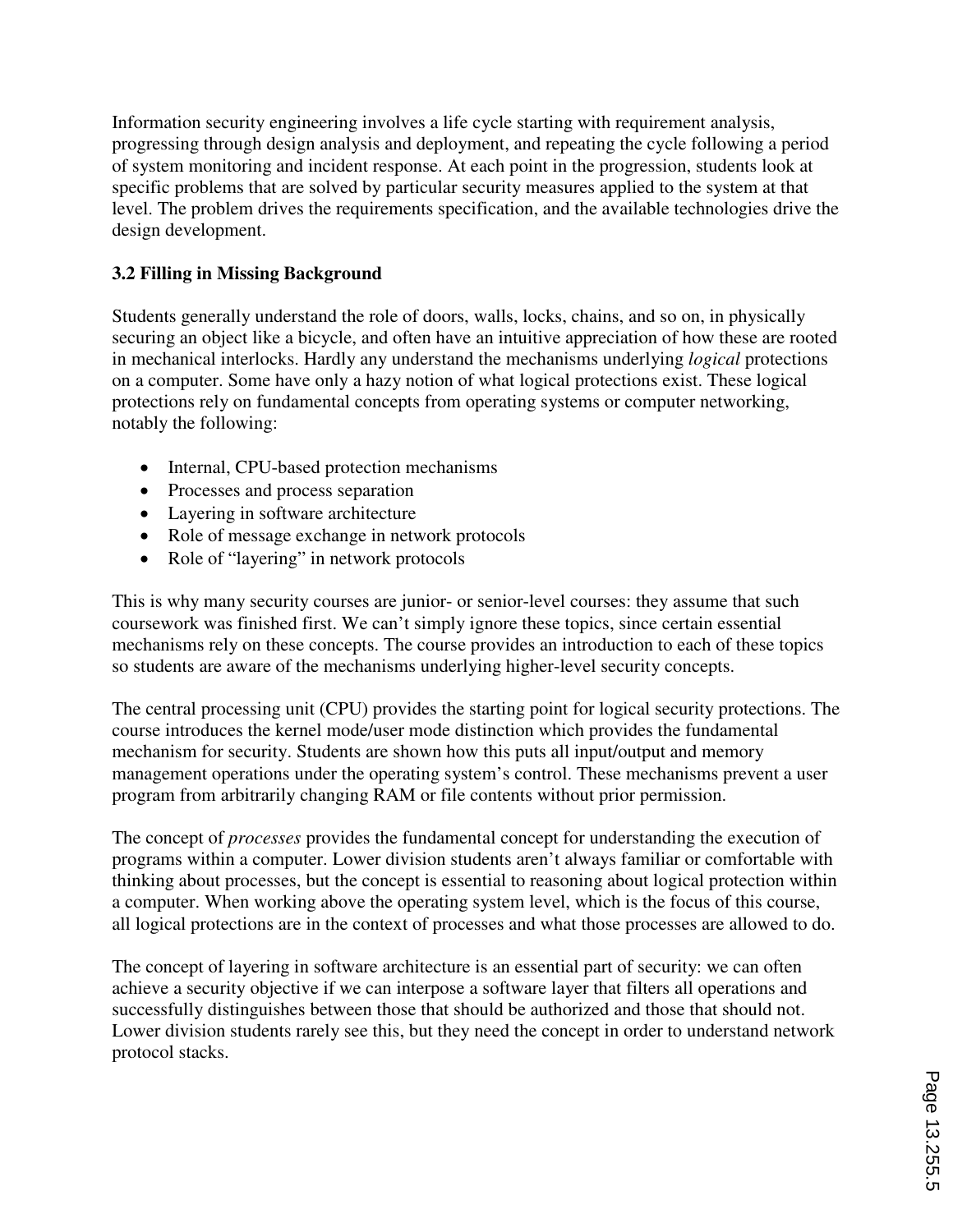Network protocols seek to exchange data between computers by exchanging just enough messages to ensure that both machines agree as to what data has been exchanged. Students need to understand this mechanism as the basis of network protocols and its role in ensuring coordinated data transfer and reliability. The students should not, however, need to understand particular protocols, except perhaps when trying to understand particular attacks.

Network protocols use layering in order to divide the work of data transfer among appropriate elements of the network system. Students need to understand how this affects the architecture of network software (layers of processes or procedures) and of network data packets (encapsulations of higher layers by lower ones). Layering plays a critical role in the use of network encryption, so the location of cryptographic software affects what data and services are protected.

### **3.3 Textbook**

As noted in the Introduction, existing textbooks either require upper division course work or they fail to really teach techniques that incorporate higher order thinking skills. Information security professionals perform a variety of tasks: security policy development, risk assessment, security design evaluation, optimal password or key security estimation, and security plan development. There are specialized professional books that cover several of these topics. There are very few books that present these at an introductory level so that students can learn the fundamental concepts.

The pilot version of this security course used the book *Internet Cryptography*<sup>10</sup> in conjunction with other readings. The instructor developed assignments and exercises for the course since the book is not a textbook and does not provide exercises. The book was chosen because it makes extensive use of perimeter and flow concepts to address network security.

During the pilot course, the instructor secured a publisher for an appropriate textbook based on this course concept. The proposed book provides a topic progression similar to that described here. It also provides tutorial background material so that students do not need courses in operating systems and networking before studying information security.

#### **4. Student Work**

Students work with security concepts in a practical context by performing analyses that are used by information security professionals: risk assessments, vulnerability assessments, and security plans. They learn how to use some basic scanning tools to survey small networks and assess possible vulnerabilities. They perform simple risk assessments in which they must balance the impact of security measures against the potential reduction in risk. They also write security plans in which they describe the security measures that must be implemented to block specific weaknesses in a system.

Each type of student work here is considered in the light of Bloom's taxonomy for cognitive learning objectives<sup>4</sup>. In Bloom's taxonomy, there are six levels of cognitive learning objectives: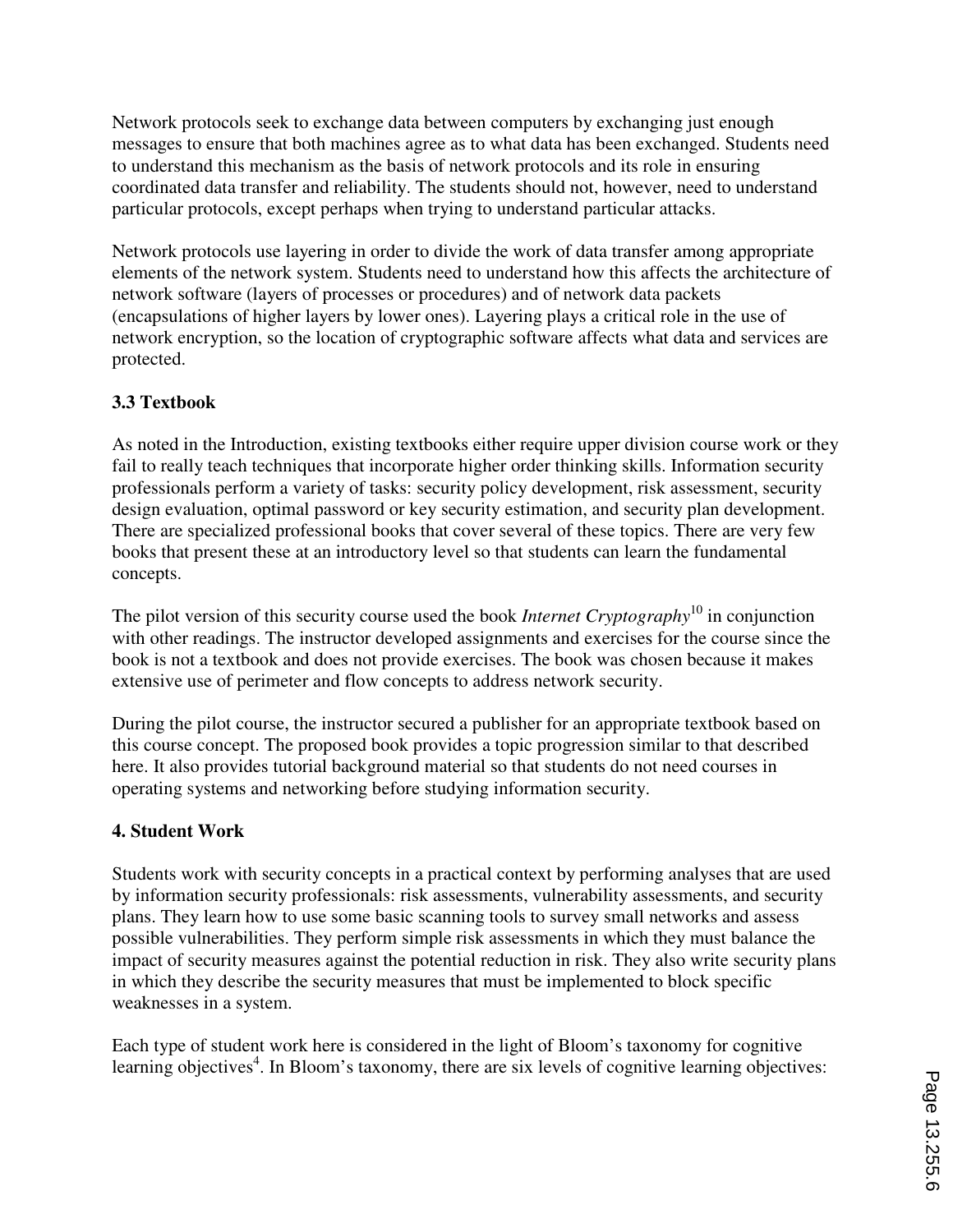- 1. Knowledge
- 2. Comprehension
- 3. Application
- 4. Analysis
- 5. Synthesis
- 6. Evaluation

The upper 3 are generally considered "higher order" thinking skills. The lower order objectives generally involve memorization or the relatively simple application of rules to solve problems. The higher order objectives involve more sophistication, insight, thought, and creativity.

The Bloom taxonomy is not ideal for characterizing this type of work<sup>5</sup>, but it is explicitly required for assessing course activities for certain purposes at the University of St. Thomas, so it is used here. The objective of this course is that important student tasks should require Bloom Levels 4 or 5. Bloom Level 6 would correspond to a sophisticated vulnerability or penetration analysis, which we are deferring to a more advanced course.

### **4.1 Perimeter Analysis**

In a perimeter analysis, the students look for a real-world example of a computing system. They develop a high-level policy statement for the system, which summarizes the system's purpose so that they can identify risks as threats to that purpose. Then students describe the protective boundary around that computer in terms of physical and logical protections.

In a simple case, students might look at their own computer at home, in a dorm room, or in an apartment. The policy illustrates what they rely on the computer for and who is allowed to use that computer. Risks are described in terms of unauthorized use that interferes with their own use, or physical loss. The perimeter is described in terms of how the device is physically protected. This type of analysis typically involves "application" of security concepts, placing at Bloom Level 3.

A more sophisticated problem incorporates networking and logical protections. This usually involves Internet access: identifying network-based risks as well as any network-oriented or internal (anti-virus) protections used. For example, students might look at a larger-scale system used on campus or at a business with which they are familiar. They establish a policy statement for the system and identify risks. Then they describe the perimeter in terms of both physical and logical protections.

Although problems and solutions can become quite complex, these problems can often be solved through the "application" of security concepts, placing it at Bloom Level 3.

#### **4.2 Risk Assessment**

A risk assessment identifies and prioritizes potential risks to a system in terms of attacks that could interfere with its operation. Effective operation is defined in terms of policy statements about the system. The assessment identifies computing activities and resources that exist and are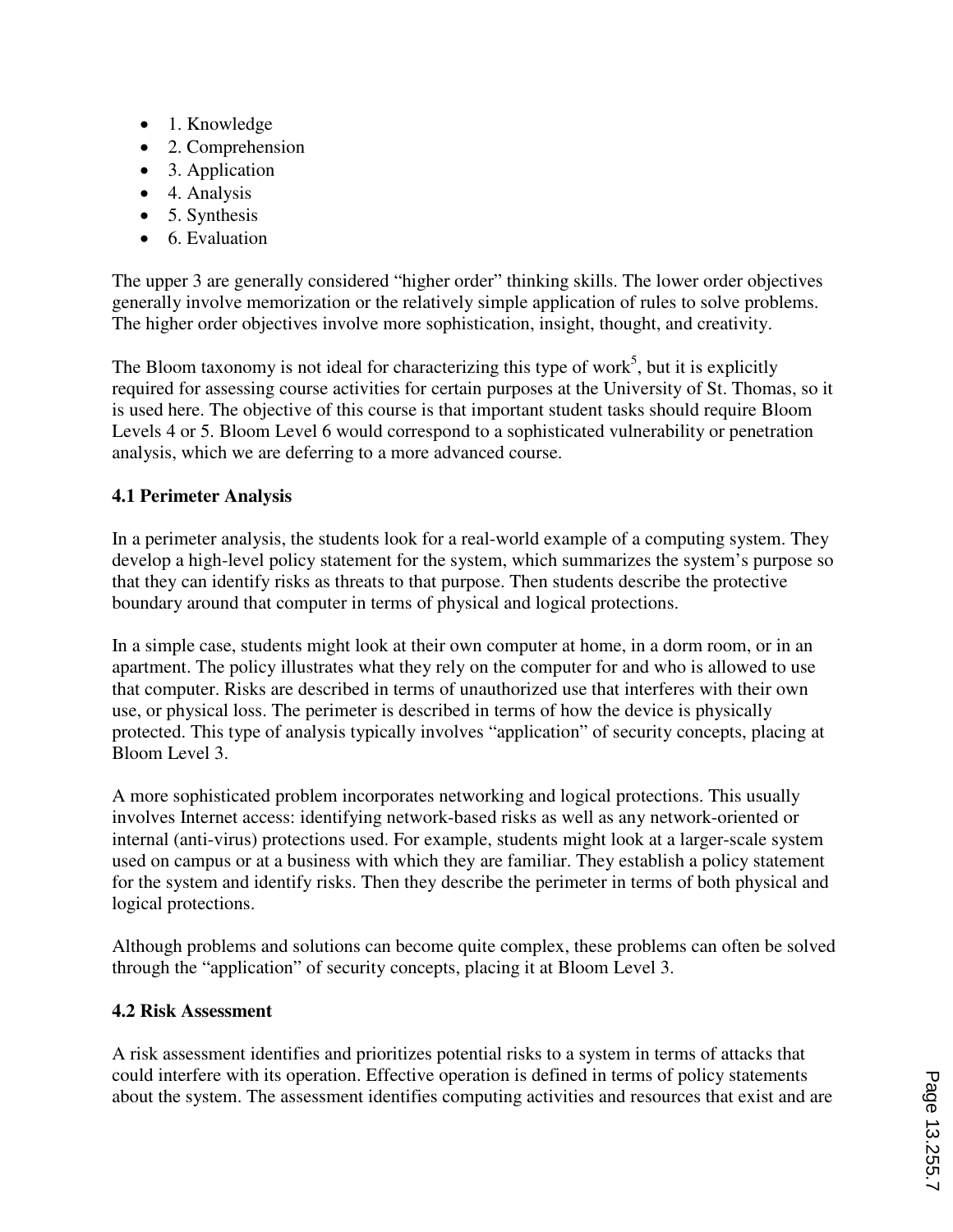essential to achieving enterprise objectives. Then it identifies threats (active agents like hackers, spies, embezzlers, etc.) and potential attacks (exploitations of vulnerabilities) that could interfere with those resources. The assessment is completed by establishing the relative significance of different attacks by assessing likelihood and the potential costs of different attacks.

A simple risk assessment may only involve the application of security rules and concepts, making it a Bloom level 3 exercises. However, a sophisticated risk assessment needs to be more subtle in identifying and prioritizing possible risks, requiring a level of "analysis" that makes it a Bloom Level 4 exercise.

### **4.3 Analyzing exhaustive attacks**

These exercises analyze different types of exhaustive (trial-and-error) attacks on computing systems. These include attacks against various secrets including authentication devices, cryptographic keys, and hash-based integrity checks.

In most cases these techniques simply require "extrapolation" of standard calculations for different types of attacks, which places this activity at Bloom Level 2. However, some problems, like estimating the number of possible passwords that match a complex construction rule, may require higher levels of mathematical reasoning, making it a Bloom Level 4 activity.

### **4.4 Crypto: Spot the Plaintext, Spot the Key**

In these exercises, students draw a diagram of a network architecture that incorporates one or more layers of cryptography complying with well-known standards, like wireless encryption, IPSEC for corporate sites, SSL for web sites, or e-mail message encryption. They must identify where the protocol layers reside, where encryption takes place, where plaintext is visible, and where ciphertext is visible. Figure 1 provides an example of this type of exercise.



**Figure 1: Example exercise in marking plaintext and ciphertext on a network**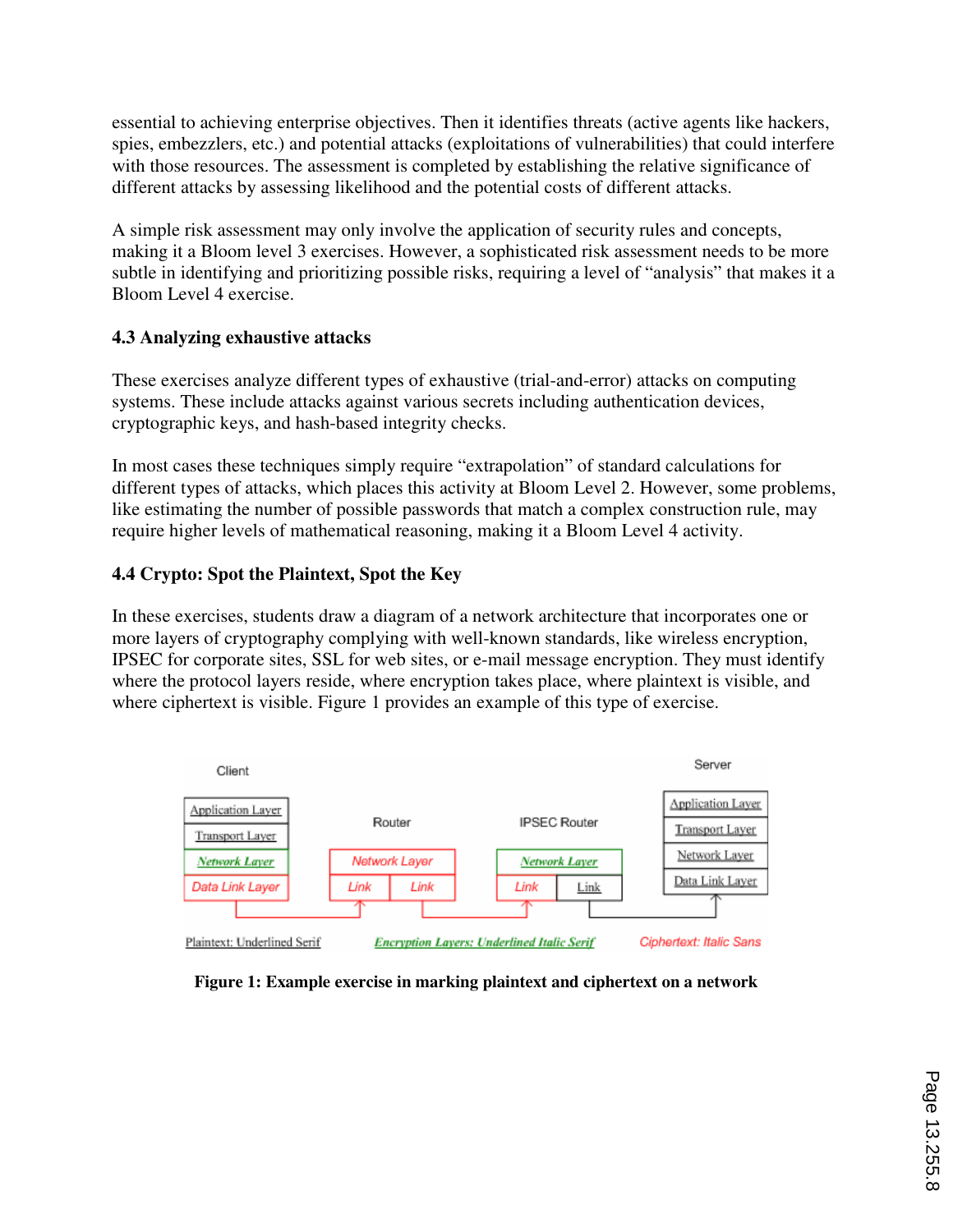These exercises can follow fairly simple rules and templates that are simply layered, one upon another, to yield a complex result. The complexity of the result may appear to deserve a higher order of cognitive effort, but in fact, students might not need to exercise greater than Bloom level 3 in completing it.

### **4.5 Security Plan**

In a *security plan*, students establish appropriate protections for a set of objectives and a set of computing resources. Real-world plans achieve high levels of sophistication and clearly represent a "synthesis:" a Bloom level 5 cognitive effort. However, simpler plans may be constructed from rules or simple analyses. The simplest security plans are reflected in simple perimeter designs. More sophisticated plans involve protecting files within a multi-user system by applying appropriate file protections. By the end of the course, students were developing network security plans that incorporated encryption and firewall rule sets to protect against a range of attacks while providing well defined services. Such plans represent "designs" in the sense of the Bloom taxonomy, which is a form of Level 5 synthesis.

### **5. Course Assessment**

There are three different assessments relevant to this course: an assessment of the Bloom Level of student activities, a standardized collection of student feedback, and qualitative observations regarding student homework by the instructor. The Bloom Level assessment was described in the previous section. The other two assessments are discussed below.

At the University of St. Thomas, there is a formal process for collecting student feedback at the end of every course, called the Student Report on Teaching, or SROT. Three separate courses in computer security have been taught over the past four years. The course described here shows a 17% improvement in SROT responses as compared to the earliest "general computer security" course and a minor increase (3%) over a network security course.

The course and assignments described here seems to have yielded the most successful results in terms of student homework. Unfortunately there were no specific numbers collected and retained regarding student homework in earlier courses, so a qualitative assessment must suffice. Earlier courses used assignments from standard textbooks which students found frustrating, partly because the University's computer science curriculum focused on information systems design and did not provide the more theoretical background (and associated analytical techniques) that typical security textbooks assumed as prerequisites. Even a faculty member who had sat in on an earlier course was moved to observe in a peer review that the assignments taken from the course textbook $<sup>6</sup>$  could be very challenging.</sup>

### **5. Conclusion**

At the University of St. Thomas, we have offered several computer security courses over the years. Originally we offered mathematically-oriented courses in cryptography. More recently we have offered courses on network and computer security that served as test beds for teaching